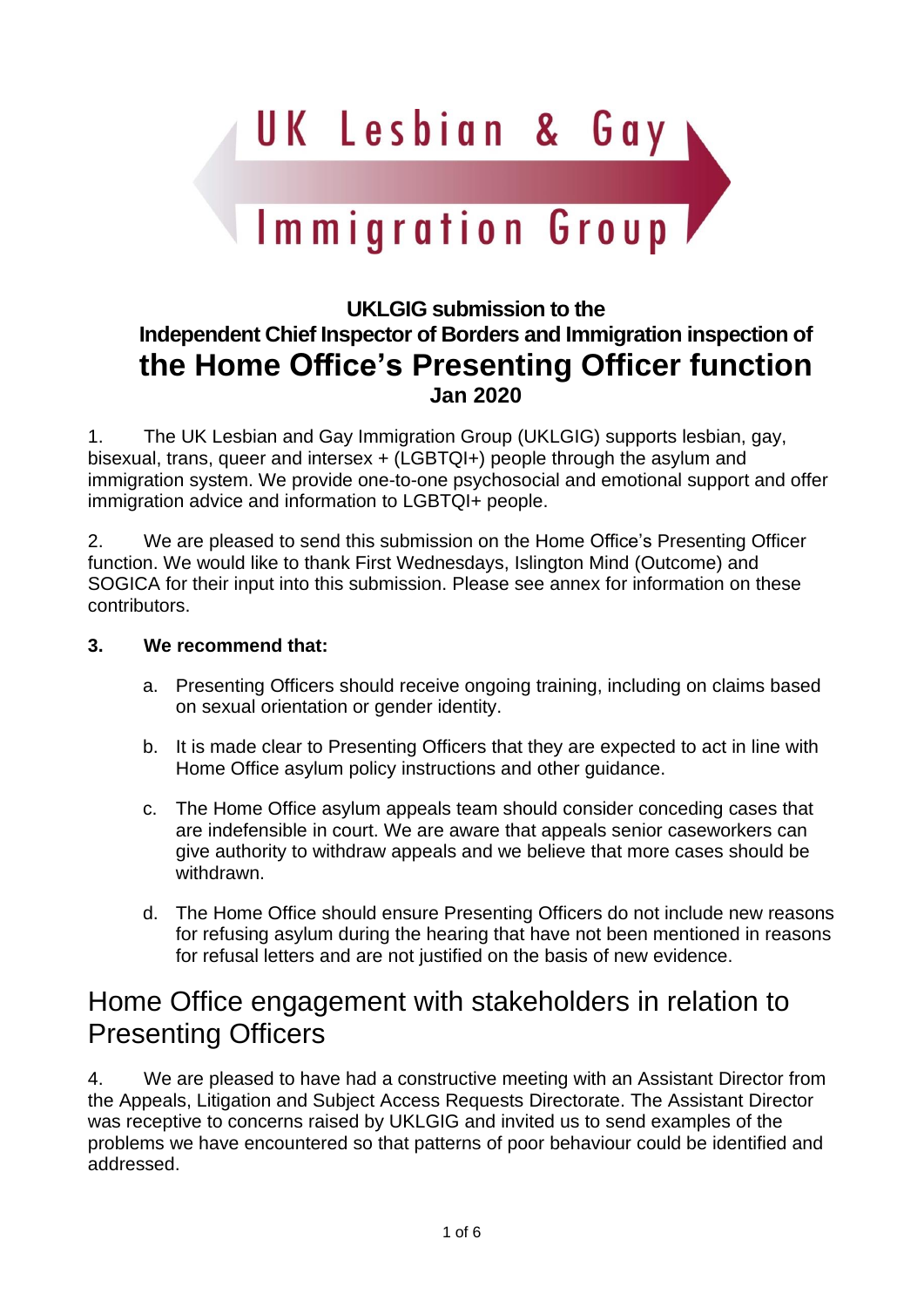5. The Assistant Director was concerned it was difficult for Presenting Officers to remember their foundation training years after they had completed it.

6. **We recommend that Presenting Officers receive ongoing training, including on claims based on sexual orientation or gender identity.**

## Presenting Officers' knowledge and understanding of relevant case law and Home Office guidance

7. We are concerned that Presenting Officers frequently do not act in line with Home Office policies and guidance and/or believe that they are not bound by them.

8. Presenting Officers have been known to contradict the Asylum Policy Instruction (API) on Sexual Orientation by expecting extrinsic supporting evidence when it is not required (p.23). For example, they have asked appellants why they have not used dating apps or taken pictures at gay clubs. Furthermore, such questioning is indicative of stereotyping LGB people.

9. Even when extrinsic evidence is provided by appellants, Presenting Officers have sometimes asserted that photographs at gay clubs or Pride events were taken only so the individual could pretend they were LGB. Such submissions ignore the API on Sexual Orientation which provides that, 'lack of engagement with other members of the LGB community in the UK may be explained by economic factors, geographic location, language and/or cultural barriers, lack of such opportunities or a fear of exposure. It may also be through personal choice (p.23)'.

10. Presenting Officers have also questioned LGB appellants about religion and drawn conclusions on that basis in breach of Home Office guidance, which states that, 'a claimant's religion is not a basis for rejecting their claim'. For example, detailed questions about theological underpinning of acceptance of one's sexuality are often asked despite the API explaining that, 'a person does not have to subscribe to every belief of a religion or views of a political group in order to be a member of it' (p.35).

11. In other cases, Presenting Officers have contravened the API's guidance that, 'questions about claimants' sexual practices must not be asked and there are no circumstances in which it will be appropriate for the interviewer to instigate questions of a sexually explicit nature'. In some instances, the contravention has been direct, for example asking an appellant when and where he first had sexual intercourse. In other cases, the questioning has been to invite sexually explicit disclosure. For example, in one hearing, in reference to a detailed written statement from a witness about his relationship with the appellant, which included information on outings and activities, the Presenting Officer said that the letter lacked details of 'what they did together'. In other words, the Presenting Officer tried to discredit the statement by saying that there was a lack sexual content.

12. In another example, in a hearing where one of the grounds of appeal was based on inappropriate questioning in relation to sexual conduct, a Senior Presenting Officer stated that the questions about sexual behaviour were not inappropriate in the evidential context where they arose and in any event that the API on Sexual Orientation was not binding on Presenting Officers.

13. The API is also clear that, 'the term 'homosexual', due to its clinical etymology, may be offensive to some. The term 'gay' is one which is more globally used and recognised as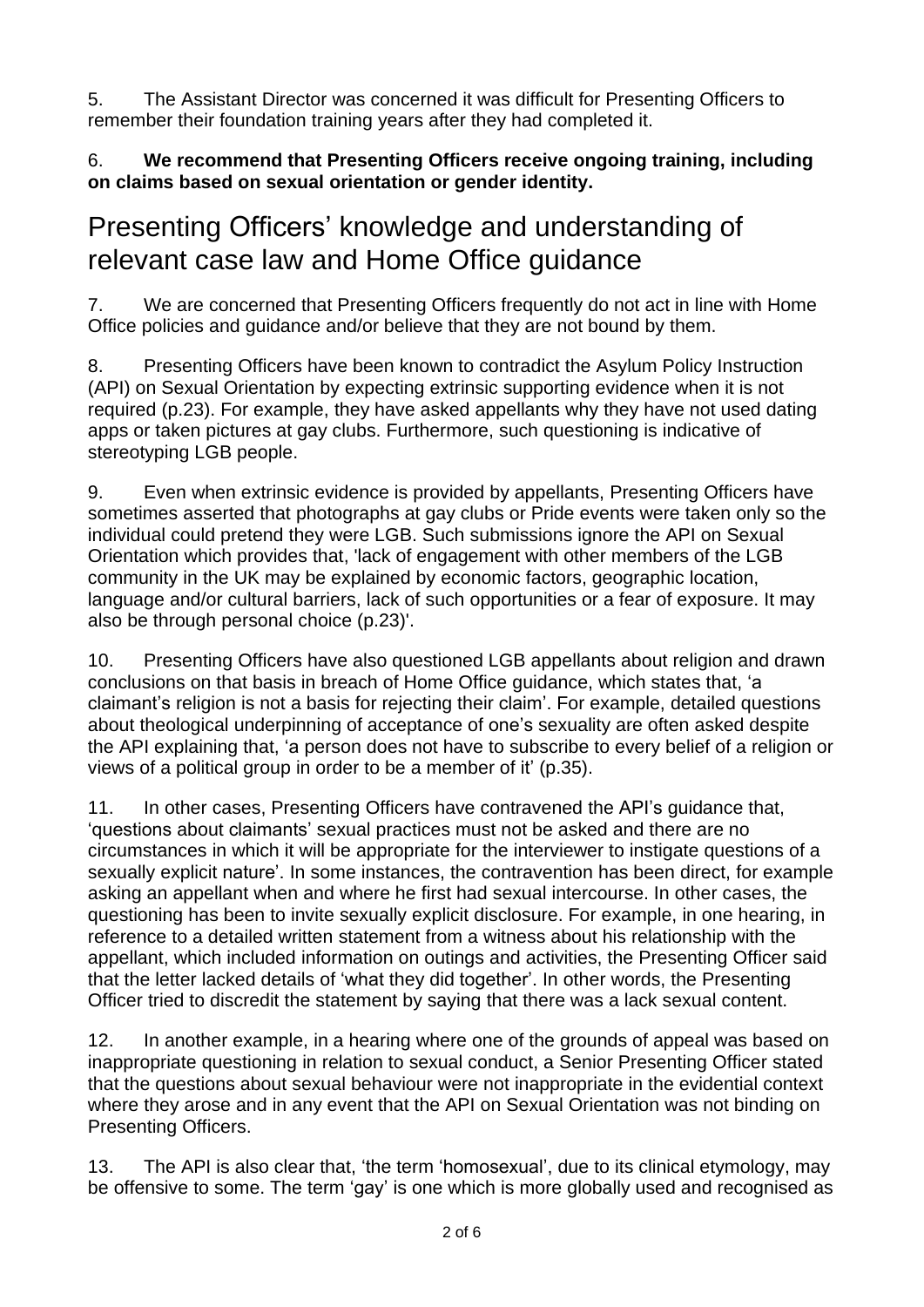being more neutral as a descriptor. In all instances, caseworkers should establish the terminology preferred by the claimant' (p.7). However, Presenting Officers have used terminology that has been unacceptable to the appellant. For example, in one hearing, the Presenter insisted on referring to the appellant's sexuality as 'homosexual' despite the appellant's barrister making clear that the appellant preferred the word 'gay'. In another case, the Presenting Officer referred to a transgender man as 'she'.

14. Presenting Officers have also misapplied key case law in LGB asylum claims: *HJ (Iran) and HT (Cameroon) v Secretary of State for the Home Department [2010] UKSC 31. 1*

15. For example, in one case, the Presenting Officer submitted that even if an appellant was gay, he would be 'discreet' on return and wouldn't need protection. This overlooks a key consideration, as summarised in the API that, 'where it is found that the individual will in fact conceal aspects of their sexual identify if returned, a consideration must be made as to why they will do so' (p.37).

16. When it comes to assessing risk on return to the country of origin, the API states that, 'how the individual has acted until now in their country of origin or in the UK is immaterial' (p.38). However, this has been overlooked by Presenting Officers in many cases. For example, in one instance the Presenting Officer submitted that the appellant would 'conduct herself discreetly' based on the fact that she had not attended gay clubs in the UK. In another case, the Presenting Officer directly contradicted the API by stating that how the appellant had acted in the UK *was* relevant in assessing risk on return to the country of origin.

#### **17. We recommend that it is made clear to Presenting Officers that they are expected to act in line with Home Office asylum policy instructions and other guidance.**

## General performance and capabilities of Presenting Officers

18. UKLGIG has a number of concerns regarding the performance and capabilities of Presenting Officer beyond failing to follow case law and asylum policy instructions.

19. We contend that Presenting Officers too frequently seek to defend refusal decisions which are inherently flawed and which should be withdrawn and reconsidered. On the other hand, in a number of cases where they are presented with overwhelming evidence of a person's sexual orientation or gender identity, the Presenting Officers either pursue a completely hopeless and outlandish case, or present no challenge to the Appellant's witnesses. The result of this failure to reconsider decisions at an early stage and in a timely fashion means that appellants are needlessly brought to court. This causes unnecessary stress for appellants and delays in rebuilding their lives. It also generates unnecessary costs, particularly for appellants who are privately funding their legal representation.

#### **20. We recommend that the Home Office appeals and litigation team should concede cases that are indefensible in court. We are aware that appeals senior caseworkers can give authority to withdraw appeals and we believe that more cases should be withdrawn.**

<sup>1</sup> For more information, see UKLGIG's briefing paper *Applying HJ (Iran) and HT [\(Cameroon\)](https://uklgig.org.uk/wp-content/uploads/2018/06/UKLGIG-on-HJ-Iran.pdf) to asylum claims based on sexual [orientation](https://uklgig.org.uk/wp-content/uploads/2018/06/UKLGIG-on-HJ-Iran.pdf)*.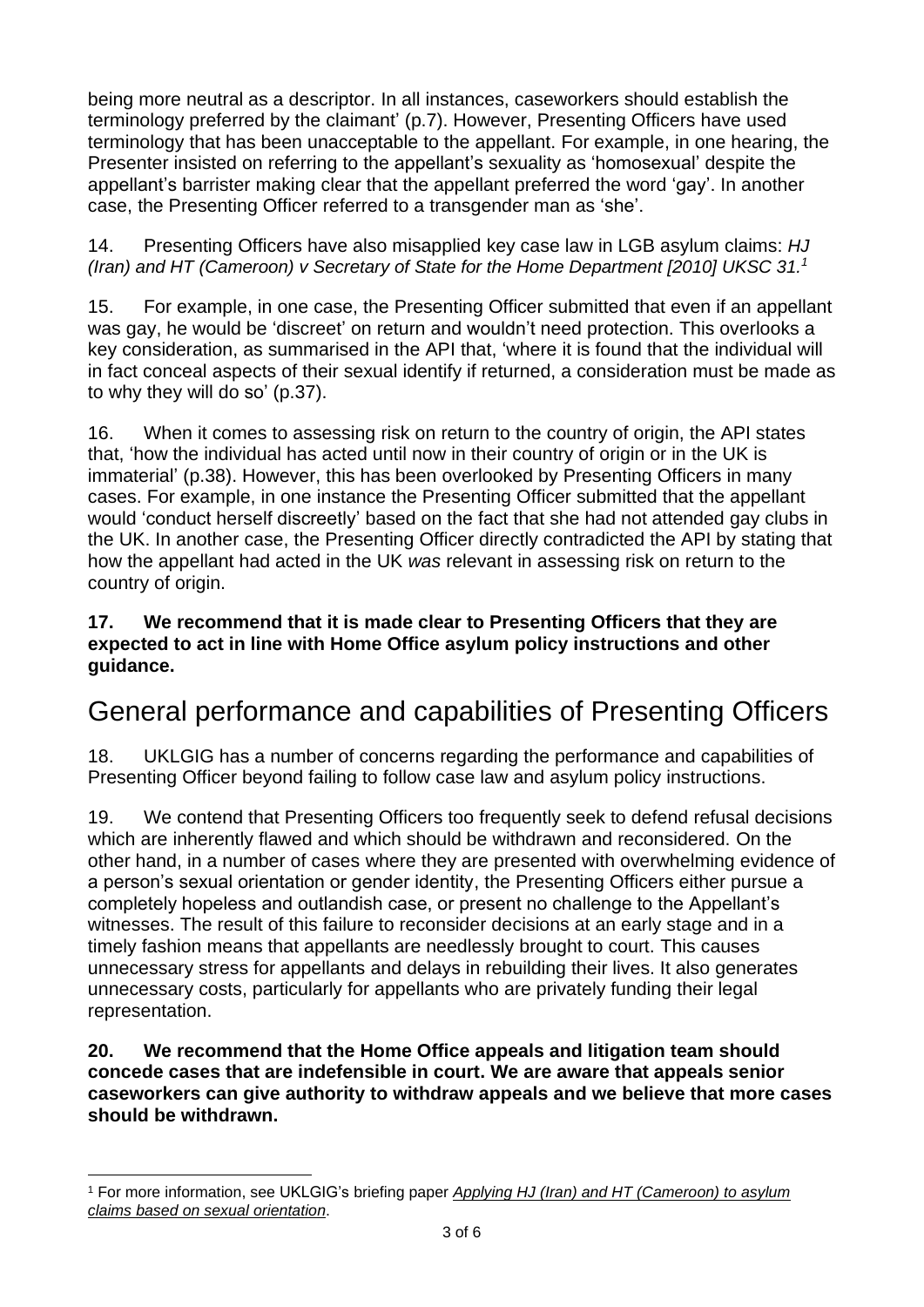21. There have been several cases in which Presenting Officers have given new reasons for refusing asylum claims that were not stated as part of the original 'reasons for refusal' letters. For example, Presenting Officers have raised 'discretion for reasons other than persecution' (see above on misapplying *HJ (Iran)*) inside the court room when this was not included in the Home Office's reasons-for-refusal letter and did not appear to be justifiable on the basis of new evidence.

#### **22. We recommend that the Home Office should ensure Presenting Officers do not include new reasons for refusing asylum during the hearing that have not been mentioned in reasons for refusal letters and are not justified on the basis of new evidence.**

23. There have been incidents in which the appellant has attended the tribunal only to be informed by the Presenting Officer that they had lost the file, which has resulted in the hearing being adjourned. In one case, this happened again to the same individual at the rescheduled hearing date; the appellant's hearing only went ahead on the third date.

24. There have been hearings for which Presenting Officers have not read key documents beforehand, including appellants' statements and chronologies of events, even when these have been served promptly in line with Tribunal directions. This has led to unnecessary and repetitive questions in cross-examination, or even closing submissions that were inaccurate and potentially misleading.

25. In one hearing at which a UKLGIG staff member was a witness, the Presenting Officer demanded proof that our colleague did work at UKLGIG. A matter like this should have been raised in advance.

26. We are also concerned that in some cases Presenting Officers appear to treat UKLGIG witnesses without real understanding that they are giving evidence in the course of their work which requires a basic degree of courtesy and professionalism in questioning. There had been examples where UKLGIG staff were subjected to aggressive questioning suggestive of dishonesty and where submissions about their evidence included unfounded allegations of bias.

27. Other examples of poor behaviour by Presenting Officers at tribunal hearings include:

- a. Asking convoluted questions in cross-examination, muddling up incidents to try and draw out inconsistencies, and repeating the same questions in order to confuse appellants.
- b. Misdirected questioning. For example, in one hearing the Presenting Officer focused on the appellant's sexuality with questions including 'Have you been in a relationship since you've been in the UK', 'And do you go to gay clubs with him' and 'When was the last time you went to a gay club with him'. However, the appellant individual had a letter from NHS saying he was a gay man and acquired HIV from sex with another gay man; The issue raised in the refusal was not whether he was gay (which was accepted) but whether on return to his country of origin he would be at risk and have reasonable access to the medical treatment he needed.
- c. Asking insensitive questions, making inappropriate comments, stereotyping and displaying personal prejudice, such as: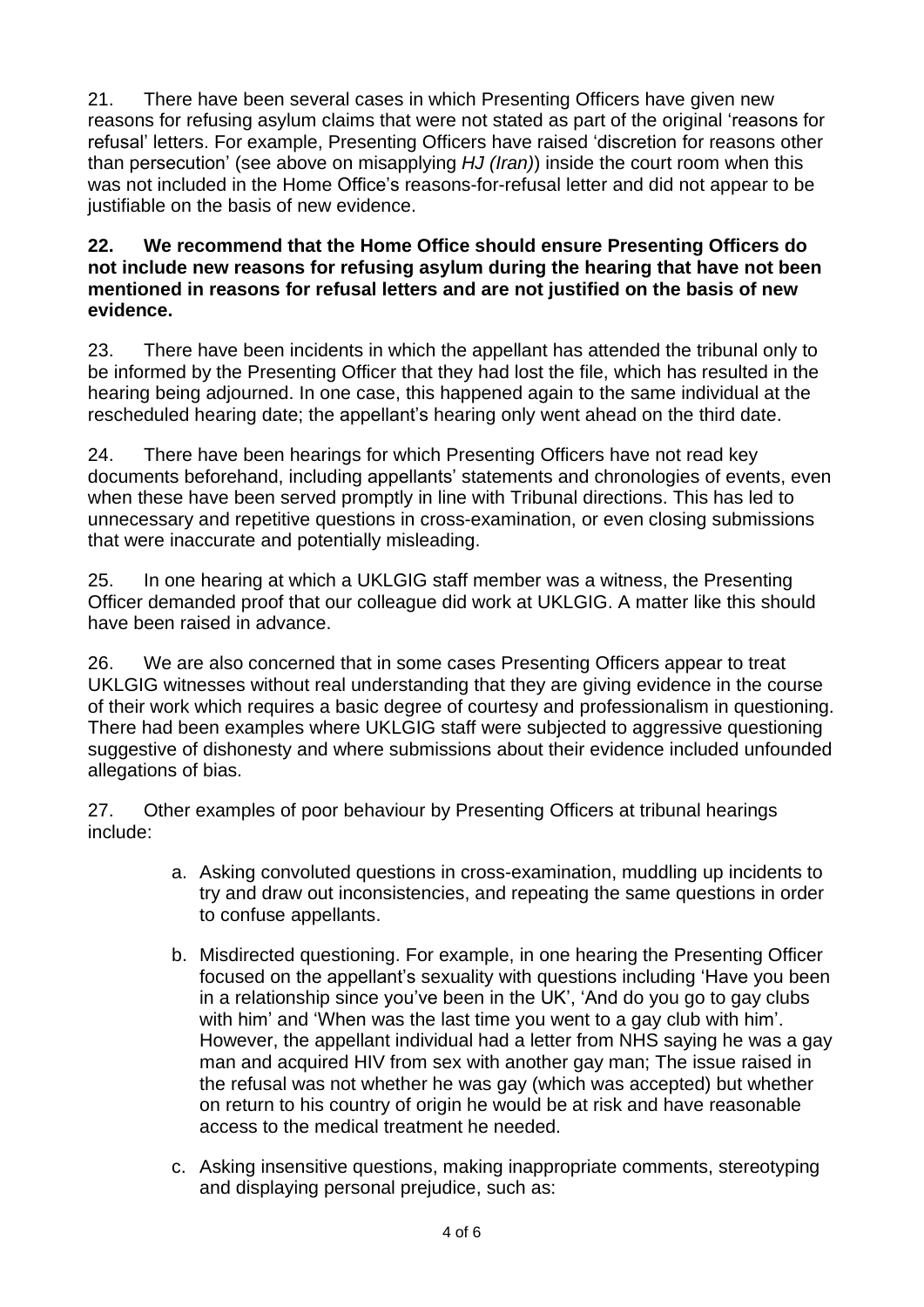- i. Saying that an appellant could not be a lesbian because she had a son.
- ii. Insensitive questioning about an appellant's partner that had died and accusing the appellant of using the death for his claim.
- iii. Saying, with no evidential basis, of people who worked or volunteered for an LGBT support group that "their minds are not alert to people potentially latching themselves onto the organisation for immigration purposes," and as evidence for this assertion saying, "the black African dark skinned person blushed".
- iv. Criticising an appellant for not speaking fluent English even though the individual had been a student in the UK and the hearing had gone ahead without an interpreter present.
- d. Shouting, requiring the judge to ask the Presenting Officer to calm down.
- e. Being rude to witnesses, such as:
	- i. Telling a UKLGIG staff member that they were unqualified, untrained, inexperienced and with heavy bias, and that their letters lacked any substance.
	- ii. Accusing witnesses of being vague and difficult to get information from with no evidential basis.
- f. Misrepresenting statements, such as asking a UKLGIG staff member if they had a particular qualification, to which they responded in the negative. The HOPO then submitted that the individual had no qualifications or training whatsoever.